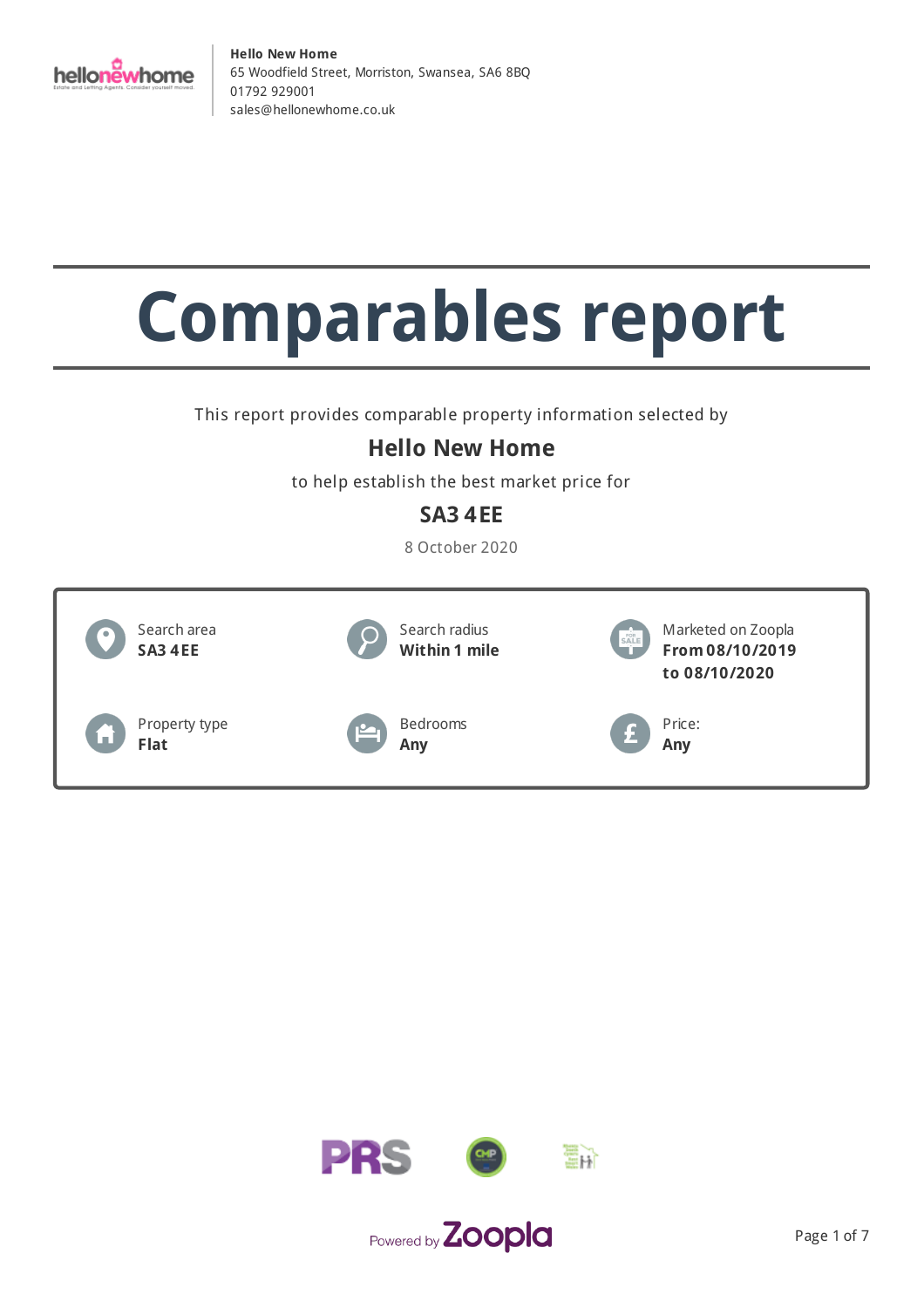

## **Comparable properties**



## **Comparable sale properties**



## **£235,000**

Mumbles Road, Mumbles, Swansea SA3 ARCHIVED

#### **2 Flat / Leasehold**

Opportunity to purchase a spacious two bedroom ground floor apartment with spectacular sea views situated in the heart of Mumbles. Literally across the road from the Promenade and within walking ...



## **£370,000**

 $\mathbf{B}$  )

The Boat House, 728 Mumbles Road, Swansea SA3 **ARCHIVED** 

**Distance:** 0.14 miles

#### **2 Flat**

A rare opportunity to purchase a spacious, two bedroom apartment with spectacular sea views, situated in the heart of Mumbles. A stones throw from the Promenade and within walking distance to all ...

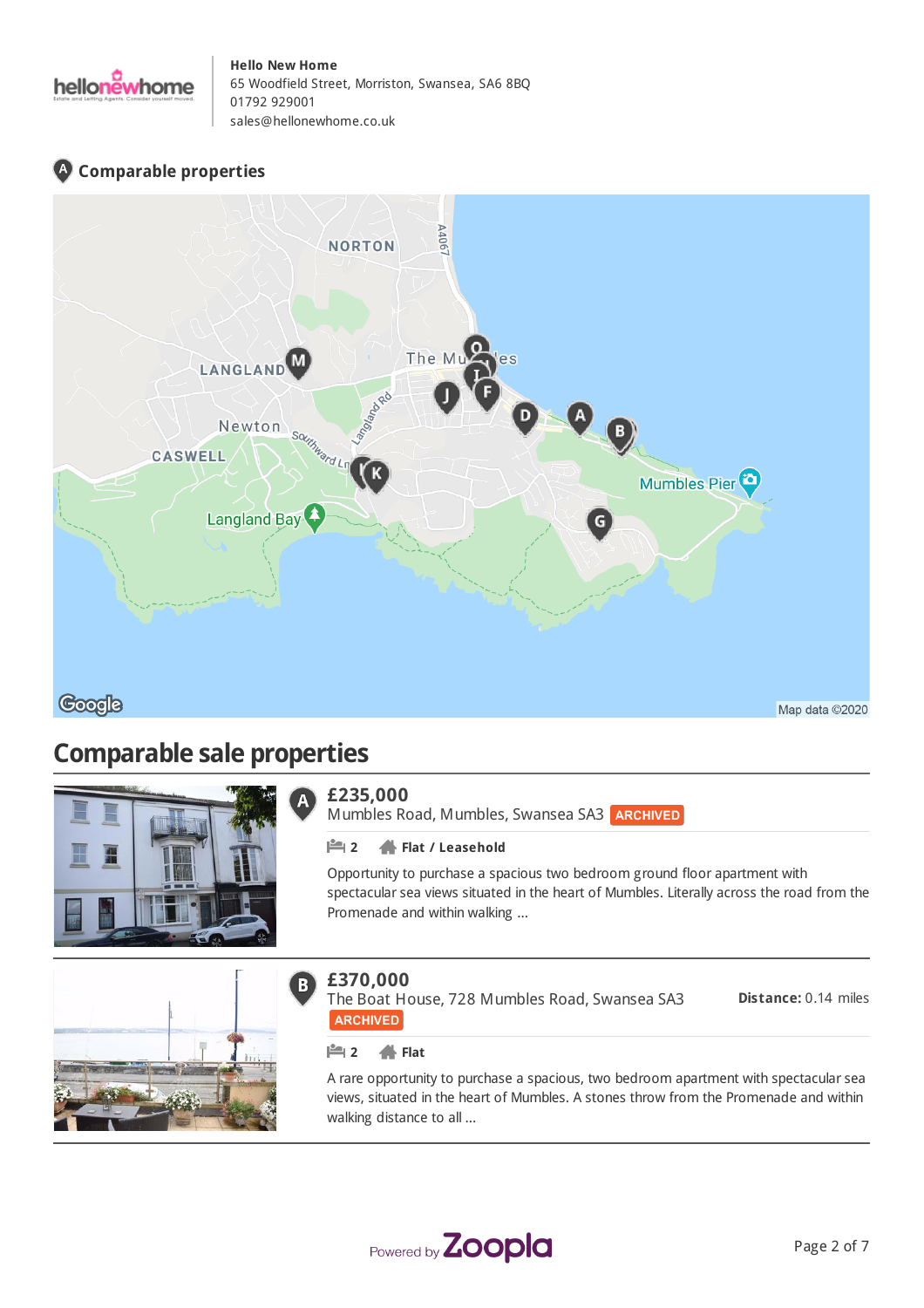

# **Comparable sale properties**







## **Sale date: Price:** A luxurious two double bedroom apartment situated within the heart of the village of Mumbles. This beautifully presented ground floor apartment is located within a secure gated complex with video ...

# **£469,950**

**Sale date: Price:**

**£305,000**

D)

**£229,950**

Western Lane, Mumbles, Swansea SA3

Jun 2012 £270,000

Jul 1999 £69,000

Western Lane, Mumbles, Swansea SA3

**2 Terraced house**

Situated in the heart of ...

**2 Flat / Leasehold**

12 Clifton Terrace, Mumbles, Swansea SA3

**Distance:** 0.18 miles

**Distance:** 0.15 miles

**Distance:** 0.18 miles

#### **2 Flat / Freehold**

Nestled in the heart of Mumbles, with uninterrupted sea views across Mumbles and Swansea Bay is a desirable development of apartments within a few minutes walking distance to the promenade and all ...

This mid terrace two bedroom cottage which is full of character and enjoys far reaching sea views of Swansea Bay from bedroom one and benefits from off road parking.

> Apr 2009 £355,000



#### **£425,000** E)

Church Park, Mumbles, Swansea SA3

**Distance:** 0.32 miles

#### **2 Maisonette / Freehold**

A two bedroom semi detached maisonette set over three stories. This traditional property enjoys a central Mumbles location, on a quiet lane just off Mumbles Road, only a minutes walk from the ...

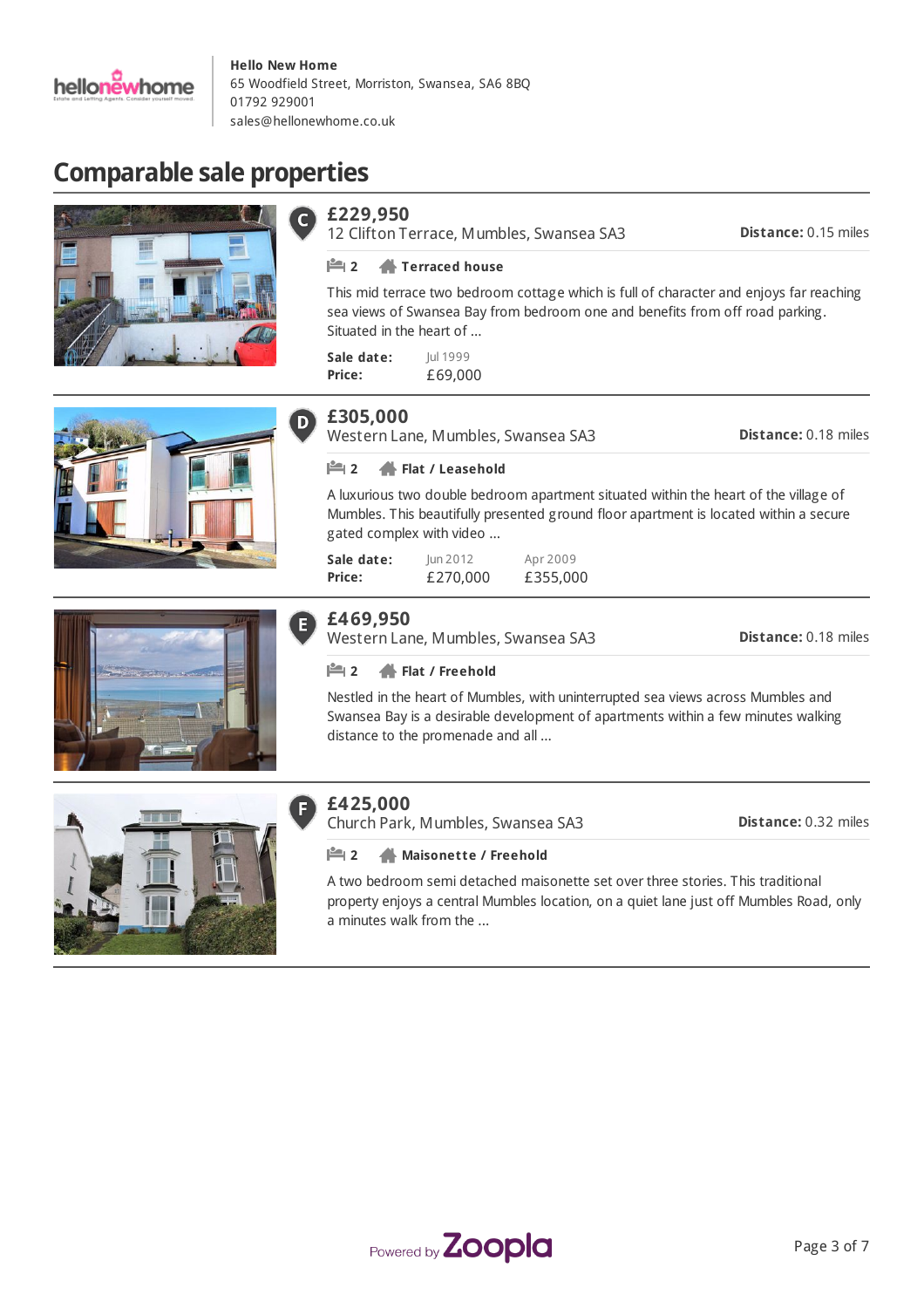

# **Comparable sale properties**

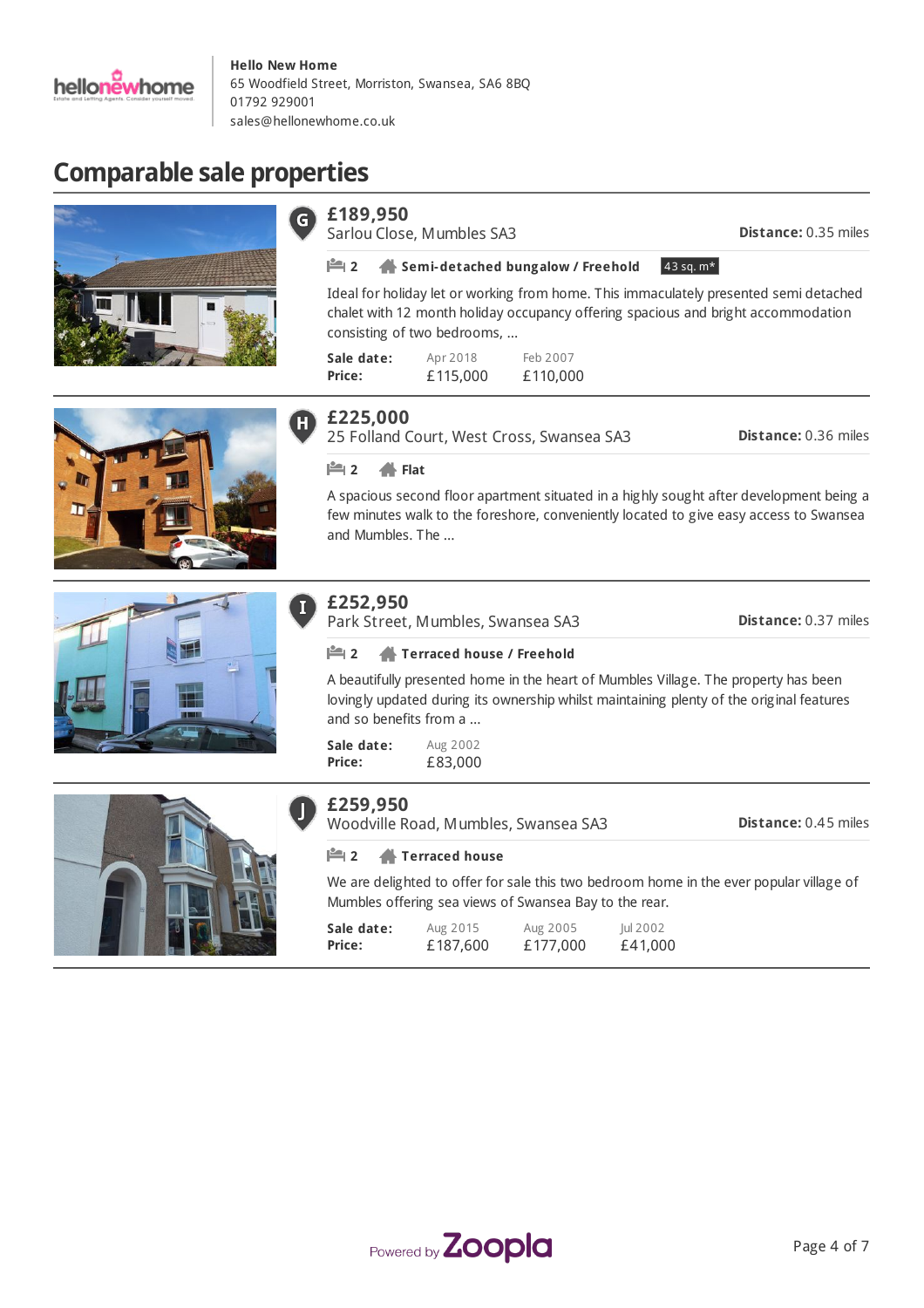

**£320,000**

**2 Flat**

been sympathetically ...

# **Comparable sale properties**







## **£450,000**

**Sale date: Price:**

Storr Rock House, Rotherslade Road, Swansea, Swansea Distance: 0.74 miles SA3

An ideal opportunity to purchase a spacious ground floor Victorian apartment located within 500 yards of Rotherslade Bay and enjoying partial sea views. The property has

> Sep 1998 £88,500

**3 Flat**  $\sqrt{147 \text{ sq. m*}}$ 

May 2012 £190,000

9 Rotherslade Road, Langland, Swansea SA3

Sale agreed. Located within this sought-after residential area, close to the bays of Rotherslade and Langland, we present an unmissable opportunity to acquire a brandnew, purpose built two level ...

## **£275,000**

M

**Distance:** 0.95 miles Callencroft Court, Newton Road, Newton, Swansea SA3

#### **2 Flat**

Property features: - Two bedroom apartment - Set on the third floor with lift access - Expansive South-facing living room balcony - Beautiful views over Underhill Park to Mumbles & sea - Bathroom ...

# **Comparable rental properties**



#### **£1,100 pcm (£254 pw)** N

Mumbles Road, Mumbles, Swansea SA3 ARCHIVED

**Distance:** 0.15 miles

**Distance:** 0.7 miles

#### **3 Flat**

\*\*\* the rent on this property is reduced by £400 per calendar month\*\*\* Pa black lettings Swansea are delighted to offer this high specification three bedroom first floor furnished apartment with ...

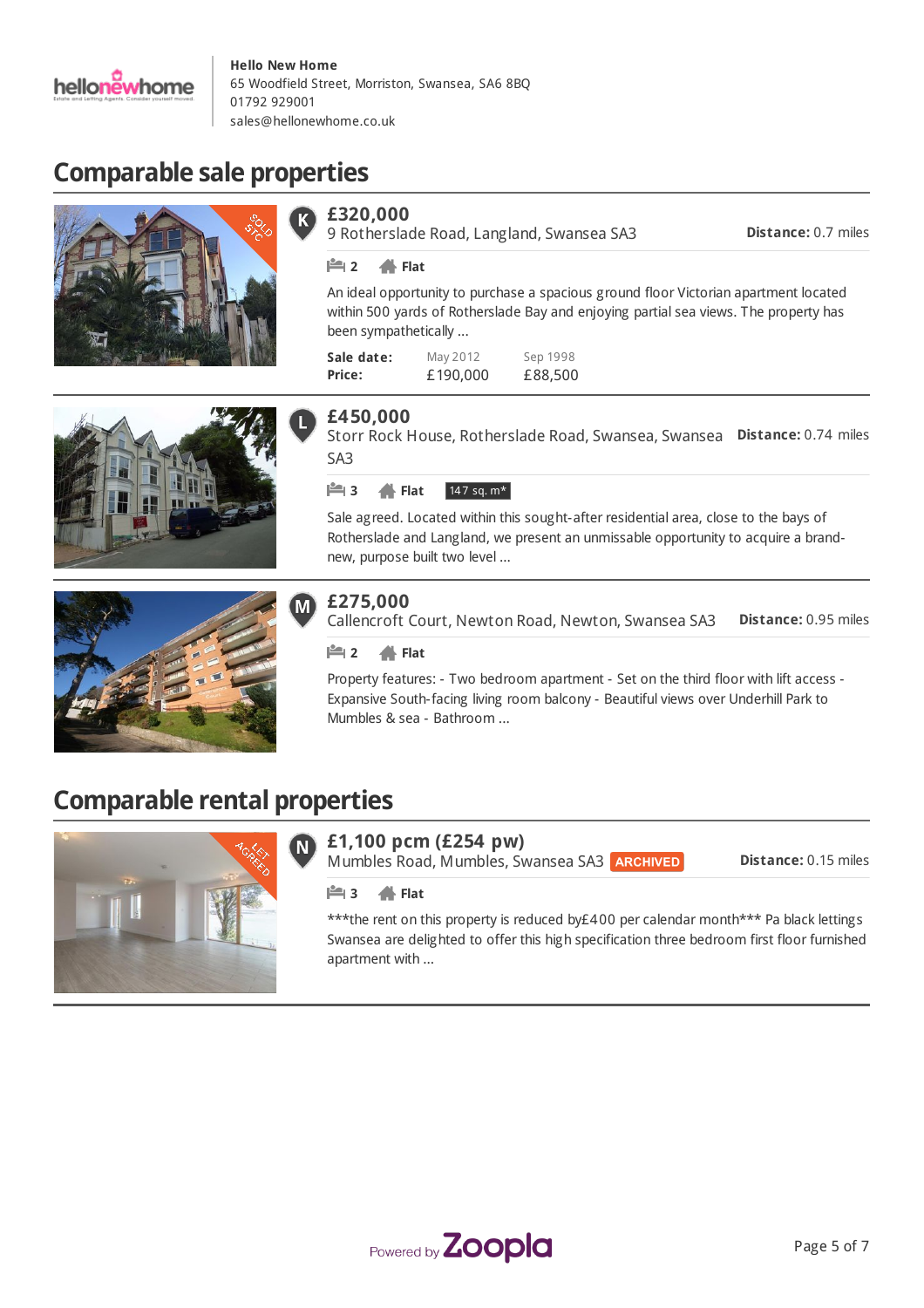

# **Comparable rental properties**



## **£1,600 pcm (£369 pw)**

Mumbles Road, Mumbles, Swansea SA3 ARCHIVED

**Distance:** 0.15 miles

**3 Flat**

 $\overline{\mathbf{o}}$ 

Pa black lettings Swansea are delighted to offer this high specification three bedroom Ground floor apartment with white goods and Underground parking. The current Owners have maximised energy ...



## **£965 pcm (£223 pw)**

St. Annes, Swansea SA3 **ARCHIVED** 

**Distance:** 0.18 miles

#### **2 Flat**

An unfurnished superbly appointed modern apartment situated within the heart of the village of Mumbles.



#### **£950 pcm (£219 pw)**  $\overline{Q}$

Mumbles Road, Swansea SA3 ARCHIVED

**Distance:** 0.41 miles

### **3 Flat**

A large three bedroom furnished apartment set over two floors in the heart of Mumbles with views over Mumbles Bay.

# **Average home values nationwide**



SA3 - UK average